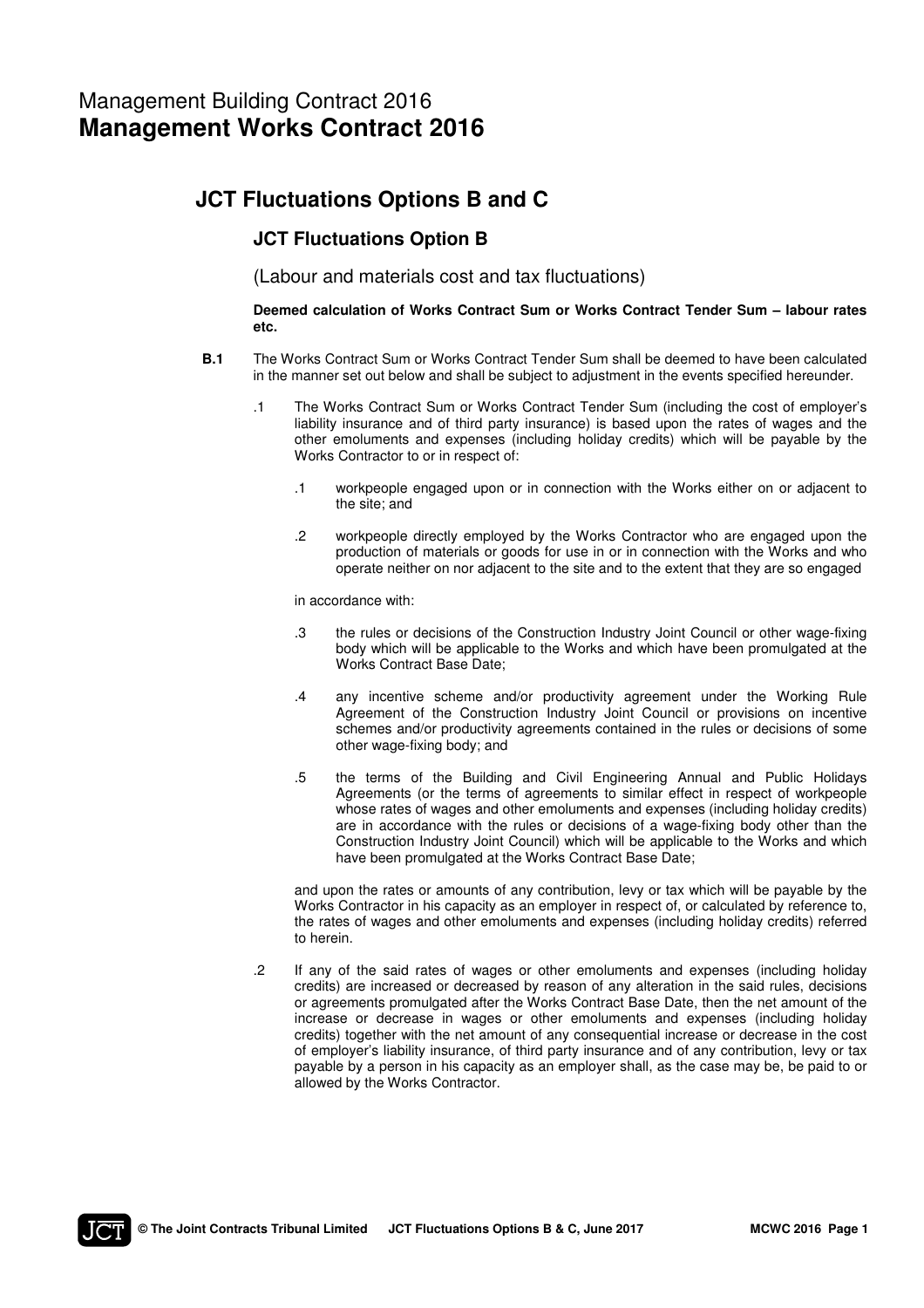- .3 There shall be added to the net amount paid to or allowed by the Works Contractor under paragraph B.1.2, in respect of each person employed by the Works Contractor who is engaged upon or in connection with the Works either on or adjacent to the site and who is not within the definition of workpeople in paragraph B.12.3, the same amount as is payable or allowable in respect of a craftsman under paragraph B.1.2 or such proportion of that amount as reflects the time (measured in whole working days) that each such person is so employed.
- .4 For the purposes of paragraphs B.1.3 and B.2.3:
	- .1 no period of less than 2 whole working days in any week shall be taken into account and periods of less than a whole working day shall not be aggregated to amount to a whole working day;
	- .2 "the same amount as is payable or allowable in respect of a craftsman" shall refer to the amount in respect of a craftsman employed by the Works Contractor (or by any sub-subcontractor under a sub-subcontract to which paragraph B.4 refers) under the rules or decisions or agreements of the Construction Industry Joint Council or other wage-fixing body and, where those rules or decisions or agreements provide for more than one rate of wage, emolument or other expense for a craftsman, shall refer to the amount in respect of a craftsman employed as aforesaid to whom the highest rate is applicable; and
	- .3 "employed by the Works Contractor" shall mean an employment to which the Income Tax (Pay As You Earn) Regulations 2003 apply.
- .5 The Works Contract Sum or Works Contract Tender Sum is based upon:
	- .1 the transport charges referred to in a basic transport charges list submitted by the Works Contractor and set out or referred to in the Particulars for JCT Fluctuations Option B and incurred by the Works Contractor in respect of workpeople engaged in either of the capacities referred to in paragraphs B.1.1.1 and B.1.1.2; or
	- .2 the reimbursement of fares which will be reimbursable by the Works Contractor to workpeople engaged in either of the capacities referred to in paragraphs B.1.1.1 and B.1.1.2 in accordance with the rules or decisions of the Construction Industry Joint Council which will be applicable to the Works and which have been promulgated at the Works Contract Base Date or, in the case of workpeople so engaged whose rates of wages and other emoluments and expenses are governed by the rules or decisions of some wage-fixing body other than the Construction Industry Joint Council, in accordance with the rules or decisions of such other body which will be applicable and which have been promulgated as aforesaid.
- $\blacksquare$ .6 If:
	- .1 the amount of transport charges referred to in the basic transport charges list is increased or decreased after the Works Contract Base Date; or
	- .2 the reimbursement of fares is increased or decreased by reason of any alteration in the said rules or decisions promulgated after the Works Contract Base Date or by any actual increase or decrease in fares which takes effect after the Works Contract Base Date,

 then the net amount of that increase or decrease shall, as the case may be, be paid to or allowed by the Works Contractor.

### **Deemed calculation of Works Contract Sum or Works Contract Tender Sum – labour levies and taxes**

- **B.2** The Works Contract Sum or Works Contract Tender Sum shall be deemed to have been calculated in the manner set out below and shall be subject to adjustment in the events specified hereunder.
	- .1 The Works Contract Sum or Works Contract Tender Sum is based upon the types and rates of contribution, levy and tax payable by a person in his capacity as an employer and which at the Works Contract Base Date are payable by the Works Contractor. A type and a rate so payable are in paragraph B.2.2 referred to as a 'tender type' and a 'tender rate'.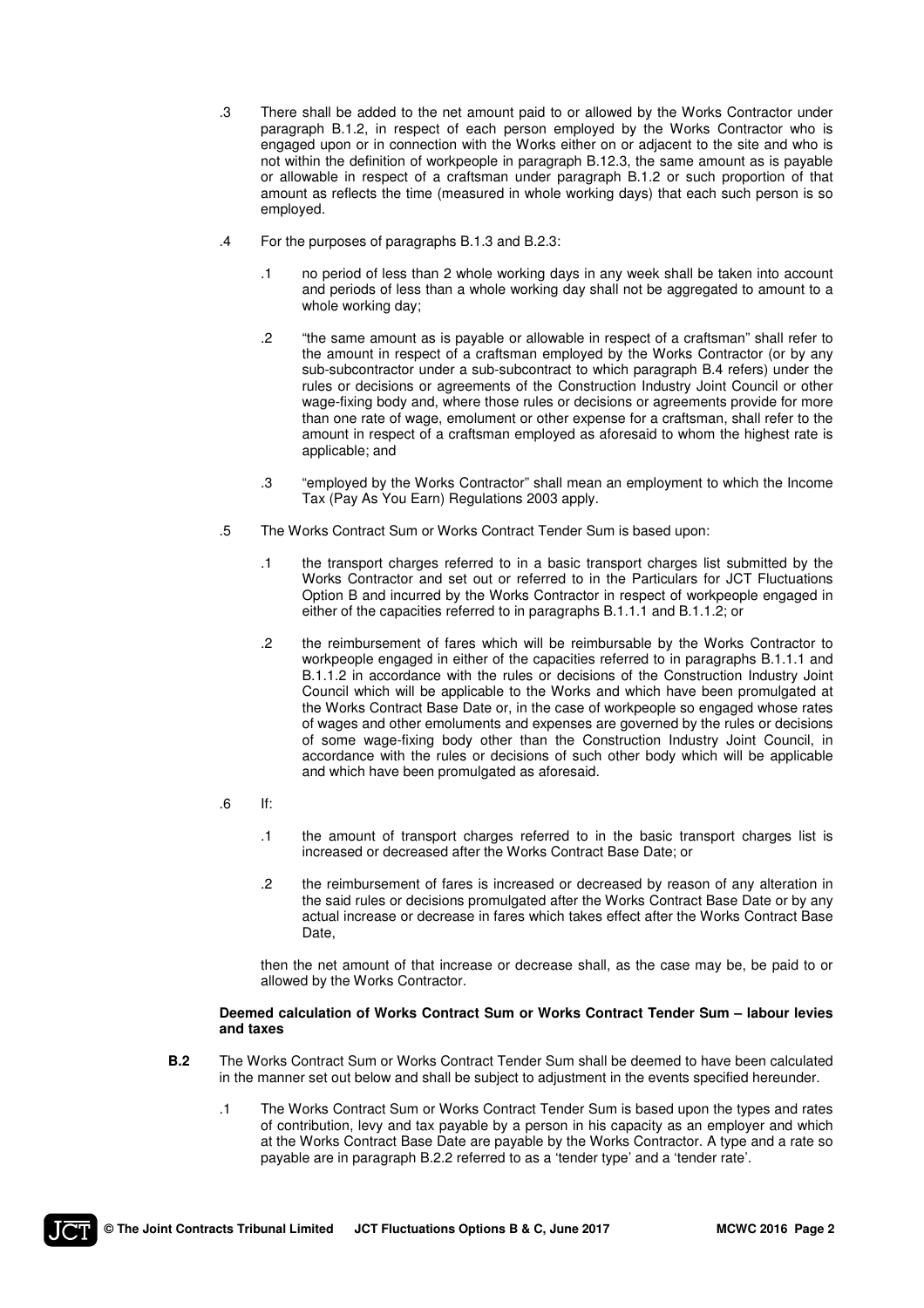- .2 If any of the tender rates other than a rate of levy payable by virtue of the Industrial Training Act 1982 is increased or decreased, or if a tender type ceases to be payable, or if a new type of contribution, levy or tax which is payable by a person in his capacity as an employer becomes payable after the Works Contract Base Date, then in any such case the net amount of the difference between what the Works Contractor actually pays or will pay in respect of workpeople as referred to in paragraphs B.1.1.1 and B.1.1.2 or because of his employment of such workpeople and what he would have paid had the alteration, cessation or new type of contribution, levy or tax not become effective shall, as the case may be, be paid to or allowed by the Works Contractor.
- .3 There shall be added to the net amount paid to or allowed by the Works Contractor under paragraph B.2.2, in respect of each person employed by the Works Contractor who is engaged upon or in connection with the Works either on or adjacent to the site and who is not within the definition of workpeople in paragraph B.12.3, the same amount as is payable or allowable in respect of a craftsman under paragraph B.2.2 or such proportion of that amount as reflects the time (measured in whole working days) that each such person is so employed. The provisions of paragraph B.1.4 shall apply to this paragraph B.2.3.
- .4 The Works Contract Sum or Works Contract Tender Sum is based upon the types and rates of refund of the contributions, levies and taxes payable by a person in his capacity as an employer and upon the types and rates of premium receivable by a person in his capacity as an employer being in each case types and rates which at the Works Contract Base Date are receivable by the Works Contractor. Such a type and such a rate are in paragraph B.2.5 referred to as a 'tender type' and a 'tender rate'.
- .5 If any of the tender rates is increased or decreased or if a tender type ceases to be payable or if a new type of refund of any contribution, levy or tax payable by a person in his capacity as an employer becomes receivable or if a new type of premium receivable by a person in his capacity as an employer becomes receivable after the Works Contract Base Date, then in any such case the net amount of the difference between what the Works Contractor actually receives or will receive in respect of workpeople as referred to in paragraphs B.1.1.1 and B.1.1.2 or because of his employment of such workpeople and what he would have received had the alteration, cessation or new type of refund or premium not become effective shall, as the case may be, be paid to or allowed by the Works Contractor.
- .6 The references in paragraphs B.2.4 and B.2.5 to premiums shall be construed as meaning all payments howsoever they are described which are made under or by virtue of an Act of Parliament to a person in his capacity as an employer and which affect the cost to an employer of having persons in his employment.
- .7 Where employer's contributions are payable by the Works Contractor in respect of workpeople as referred to in paragraphs B.1.1.1 and B.1.1.2 whose employment is contracted-out employment within the meaning of the Pension Schemes Act 1993, the Works Contractor shall, subject to the proviso hereto, for the purpose of recovery or allowance under paragraph B.2 be deemed to pay employer's contributions as if that employment were not contracted-out employment; provided that this paragraph B.2.7 shall not apply where the occupational pension scheme, by reference to membership of which the employment of workpeople is contracted-out employment, is established by the rules of the Construction Industry Joint Council or of some other wage-fixing body so that contributions to such occupational pension scheme are within the payment and allowance provisions of paragraph B.1.
- .8 The references in paragraphs B.2.1 to B.2.5 and B.2.7 to contributions, levies and taxes shall be construed as meaning all impositions payable by a person in his capacity as an employer howsoever they are described and whoever the recipient which are imposed under or by virtue of an Act of Parliament and which affect the cost to an employer of having persons in his employment.

## **Deemed calculation of Works Contract Sum or Works Contract Tender Sum – materials, goods, electricity and fuels**

- **B.3** The Works Contract Sum or Works Contract Tender Sum shall be deemed to have been calculated in the manner set out below and shall be subject to adjustment in the events specified hereunder.
	- .1 The Works Contract Sum or Works Contract Tender Sum is based upon the market prices which were current at the Works Contract Base Date of the materials, goods, electricity, fuels or any other solid, liquid or gas necessary for the execution of the Works, and upon the duty or tax payable at that date on the disposal of waste from the site.

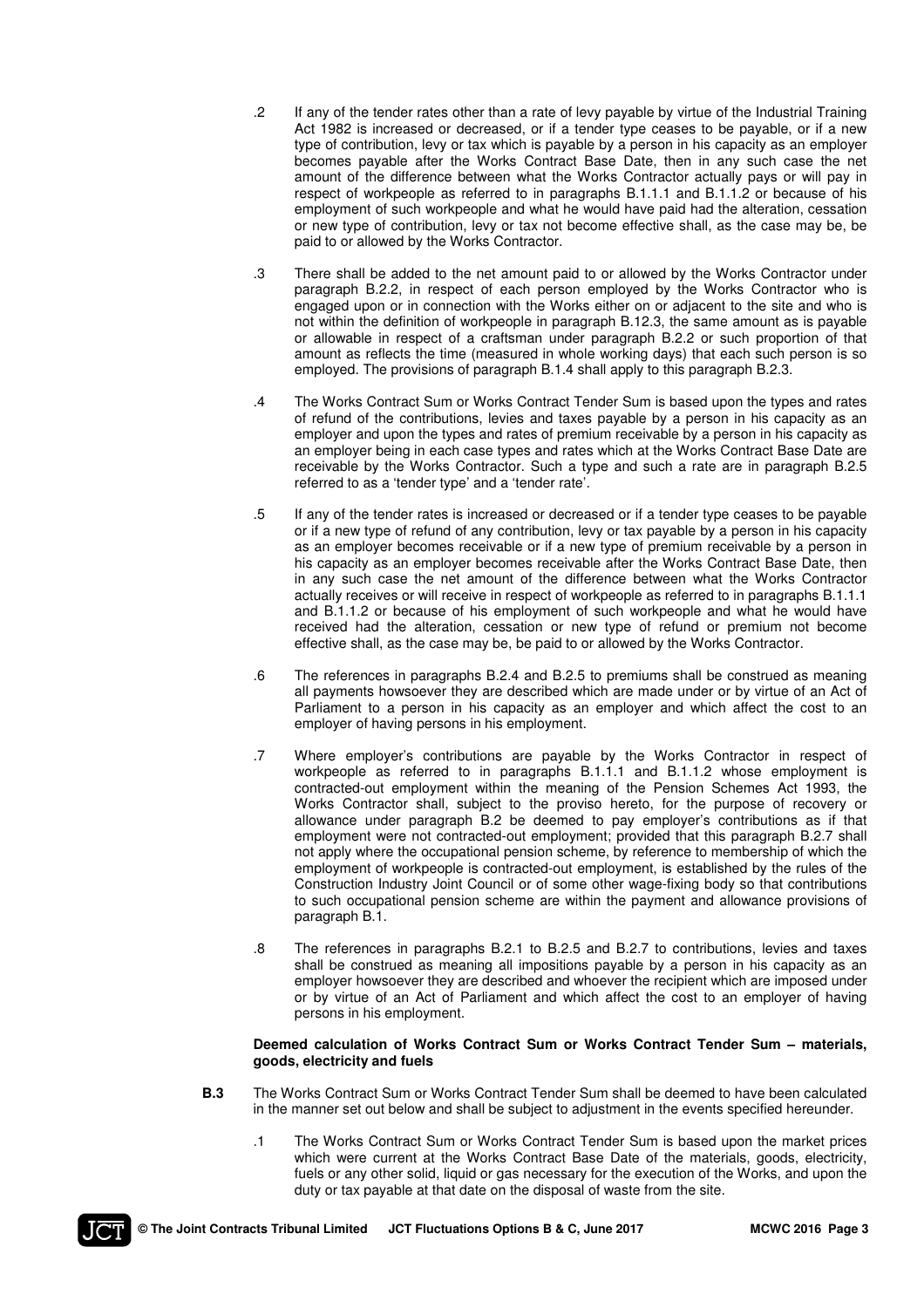- .2 If after the Works Contract Base Date the market price of any of the above things increases or decreases, or the duty or tax on the disposal of waste from the site increases or decreases, then the net amount of the difference shall, as the case may be, be paid to or allowed by the Works Contractor.
- .3 The references in paragraphs B.3.1 and B.3.2 to market price(s) shall be construed as including any duty or tax (other than any VAT which is treated, or is capable of being treated, as input tax by the Works Contractor) by whomsoever payable which is payable under or by virtue of any Act of Parliament on the import, purchase, sale, appropriation, processing, use or disposal of any of the things described in paragraph B.3.1.

#### **Sub-contract work – incorporation of provisions to like effect**

- **B.4** .1 If the Works Contractor sub-contracts any portion of the Works to a sub-subcontractor he shall incorporate in the sub-subcontract provisions to the like effect as the provisions of JCT Fluctuations Option B (excluding this paragraph B.4) including the percentage stated in the Particulars for JCT Fluctuations Option B pursuant to paragraph B.13 which are applicable for the purposes of this Works Contract.
	- .2 If the price payable under such a sub-subcontract as referred to in paragraph B.4.1 is increased above or decreased below the price in such sub-subcontract by reason of the operation of the said incorporated provisions, then the net amount of such increase or decrease shall, as the case may be, be paid to or allowed by the Works Contractor under this Works Contract.

#### **Notification by Works Contractor**

- **B.5** .1 The Works Contractor shall notify the Management Contractor of the occurrence of any of the events referred to in such of the following provisions as are applicable for the purposes of this Works Contract:
	- .1 paragraph B.1.2;
	- .2 paragraph B.1.6;
	- .3 paragraph B.2.2;
	- .4 paragraph B.2.5;
	- .5 paragraph B.3.2;
	- .6 paragraph B.4.2.
	- .2 Any notification required to be given under paragraph B.5.1 shall be given within a reasonable time after the occurrence of the event to which it relates, and notification in that time shall be a condition precedent to any payment being made to the Works Contractor in respect of the event in question.

#### **Agreement – Management Contractor and Works Contractor**

**B.6** The Management Contractor and the Works Contractor may agree what shall be deemed for all the purposes of this Works Contract to be the net amount payable to or allowable by the Works Contractor in respect of the occurrence of any event such as is referred to in any of the provisions listed in paragraph B.5.1.

#### **Fluctuations – Final Works Contract Sum**

- **B.7** Any amount which from time to time becomes payable to or allowable by the Works Contractor by virtue of paragraphs B.1 to B.3 or paragraph B.4 shall be taken into account in calculating:
	- .1 the Final Works Contract Sum; and
	- .2 any amounts payable to the Works Contractor and which are calculated in accordance with clause 7.11.3.1.

 The calculation to which this paragraph B.7 refers shall be subject to the provisions of paragraphs B.8 to B.10.1.

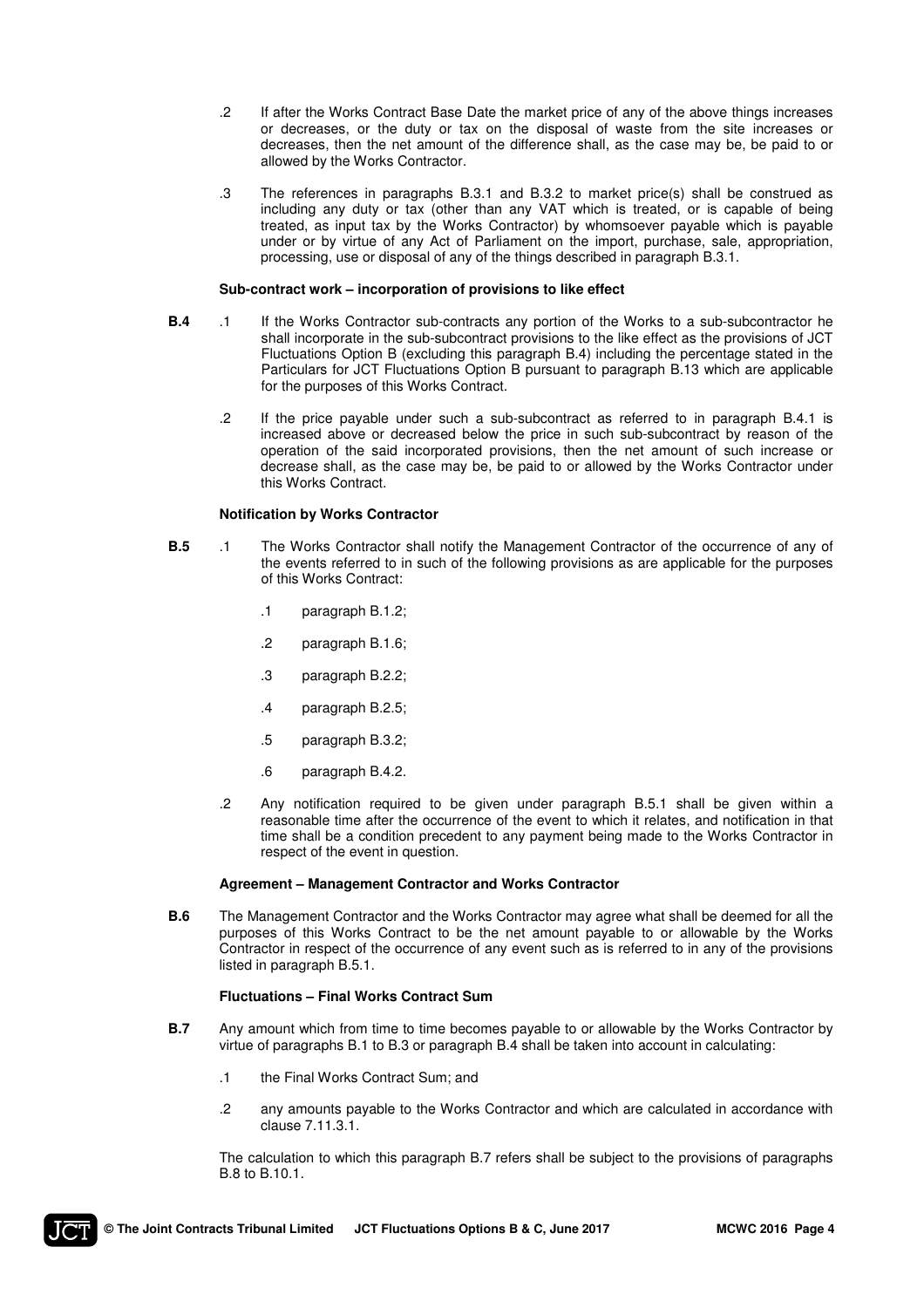#### **Evidence and computations by Works Contractor**

**B.8** As soon as is reasonably practicable the Works Contractor shall provide such evidence and computations as the Management Contractor may reasonably require to enable the amount payable to or allowable by the Works Contractor by virtue of paragraphs B.1 to B.3 or paragraph B.4 to be ascertained; and in the case of amounts payable to or allowable by the Works Contractor under paragraph B.1.3 (or paragraph B.4 for amounts payable to or allowable under the provisions in the sub-subcontract to the like effect as paragraphs B.1.3 and B.1.4) – employees other than workpeople – such evidence shall include a certificate signed by or on behalf of the Works Contractor each week certifying the validity of the evidence reasonably required to ascertain such amounts.

#### **No alteration to Works Contractor's profit**

**B.9** No addition to or deduction from the Works Contract Sum or inclusion in the calculation made by virtue of paragraph B.7 shall alter in any way the amount of profit of the Works Contractor included in that Sum.

#### **Position where Works Contractor in default over completion**

- **B.10** .1 Subject to the provisions of paragraph B.10.2 no amount shall be taken into account in the computation of the amount stated as due in an interim payment or in the final payment in respect of amounts otherwise payable to or allowable by the Works Contractor by virtue of paragraphs B.1 to B.3 or paragraph B.4 if the event (as referred to in the provisions listed in paragraph B.5.1) in respect of which the payment or allowance would be made occurs after the date of the failure by the Works Contractor to complete as notified by the Management Contractor under clause 2.21.
	- .2 Paragraph B.10.1 shall not be applied unless:
		- .1 the printed text of clauses 2.16 to 2.19 is unamended and forms part of the Conditions; and
		- .2 the Management Contractor has, in respect of every notification by the Works Contractor under clause 2.17, given his decision to such revision, if any, of the period or periods for completion of the Works as he considers to be in accordance with clause 2.18.

#### **Work etc. to which paragraphs B.1 to B.4 not applicable**

- **B.11** Paragraphs B.1 to B.4 shall not apply in respect of:
	- .1 work for which the Works Contractor is allowed daywork rates under clause 5.9;
	- .2 changes in the rate of VAT charged on the supply of goods or services by the Works Contractor to the Management Contractor under this Works Contract.

#### **Definitions for use with JCT Fluctuations Option B**

- **B.12** In JCT Fluctuations Option B:
	- .1 the Works Contract Base Date means the date stated as such in the Works Contract Particulars (item 3);
	- .2 "materials" and "goods" include timber used in formwork but do not include other consumable stores, plant and machinery;
	- .3 "workpeople" means persons whose rates of wages and other emoluments (including holiday credits) are governed by the rules or decisions or agreements of the Construction Industry Joint Council or some other wage-fixing body for trades associated with the building industry;
	- .4 "wage-fixing body" means a body which lays down recognised terms and conditions of workers;

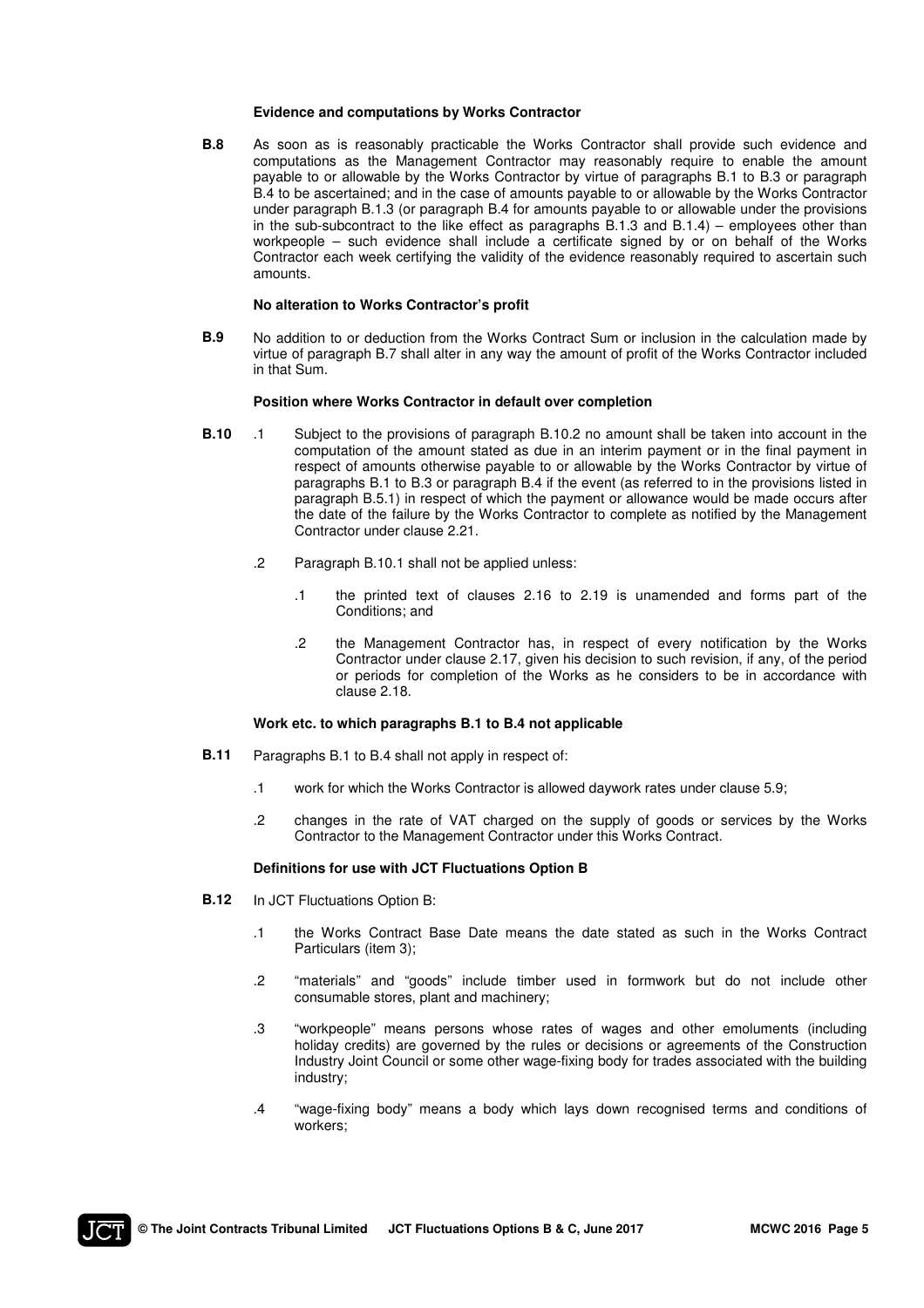.5 "recognised terms and conditions" means terms and conditions of workers in comparable employment in the trade or industry, or section of trade or industry, in which the employer in question is engaged which have been settled by an agreement or award to which the parties are employers' associations and independent trade unions which represent (generally, or in the district in question, as the case may be) a substantial proportion of the employers and of the workers in the trade, industry or section being workers of the description to which the agreement or award relates.

#### **Percentage addition to fluctuation payments or allowances**

- **B.13** There shall be added to the amount paid to or allowed by the Works Contractor under:
	- .1 paragraph B.1.2,
	- .2 paragraph B.1.3,
	- .3 paragraph B.1.6,
	- .4 paragraph B.2.2,
	- .5 paragraph B.2.5,
	- .6 paragraph B.3.2

the percentage stated in the Particulars for JCT Fluctuations Option B.

# **Particulars for JCT Fluctuations Option B**

Percentage addition for paragraph B.13 \_\_\_\_\_\_\_\_\_\_\_\_\_\_\_\_\_\_\_\_\_\_\_\_\_\_\_ per cent

List of basic transport charges as referred to in paragraph B.1.5.1

\_\_\_\_\_\_\_\_\_\_\_\_\_\_\_\_\_\_\_\_\_\_\_\_\_\_\_\_\_\_\_\_\_\_\_\_\_\_\_\_\_\_\_\_\_\_\_\_\_\_\_\_\_\_\_\_\_\_\_\_\_\_\_\_\_\_\_\_\_\_\_\_\_\_\_\_\_\_

\_\_\_\_\_\_\_\_\_\_\_\_\_\_\_\_\_\_\_\_\_\_\_\_\_\_\_\_\_\_\_\_\_\_\_\_\_\_\_\_\_\_\_\_\_\_\_\_\_\_\_\_\_\_\_\_\_\_\_\_\_\_\_\_\_\_\_\_\_\_\_\_\_\_\_\_\_\_

\_\_\_\_\_\_\_\_\_\_\_\_\_\_\_\_\_\_\_\_\_\_\_\_\_\_\_\_\_\_\_\_\_\_\_\_\_\_\_\_\_\_\_\_\_\_\_\_\_\_\_\_\_\_\_\_\_\_\_\_\_\_\_\_\_\_\_\_\_\_\_\_\_\_\_\_\_\_

\_\_\_\_\_\_\_\_\_\_\_\_\_\_\_\_\_\_\_\_\_\_\_\_\_\_\_\_\_\_\_\_\_\_\_\_\_\_\_\_\_\_\_\_\_\_\_\_\_\_\_\_\_\_\_\_\_\_\_\_\_\_\_\_\_\_\_\_\_\_\_\_\_\_\_\_\_\_

 $\mathbf{I}$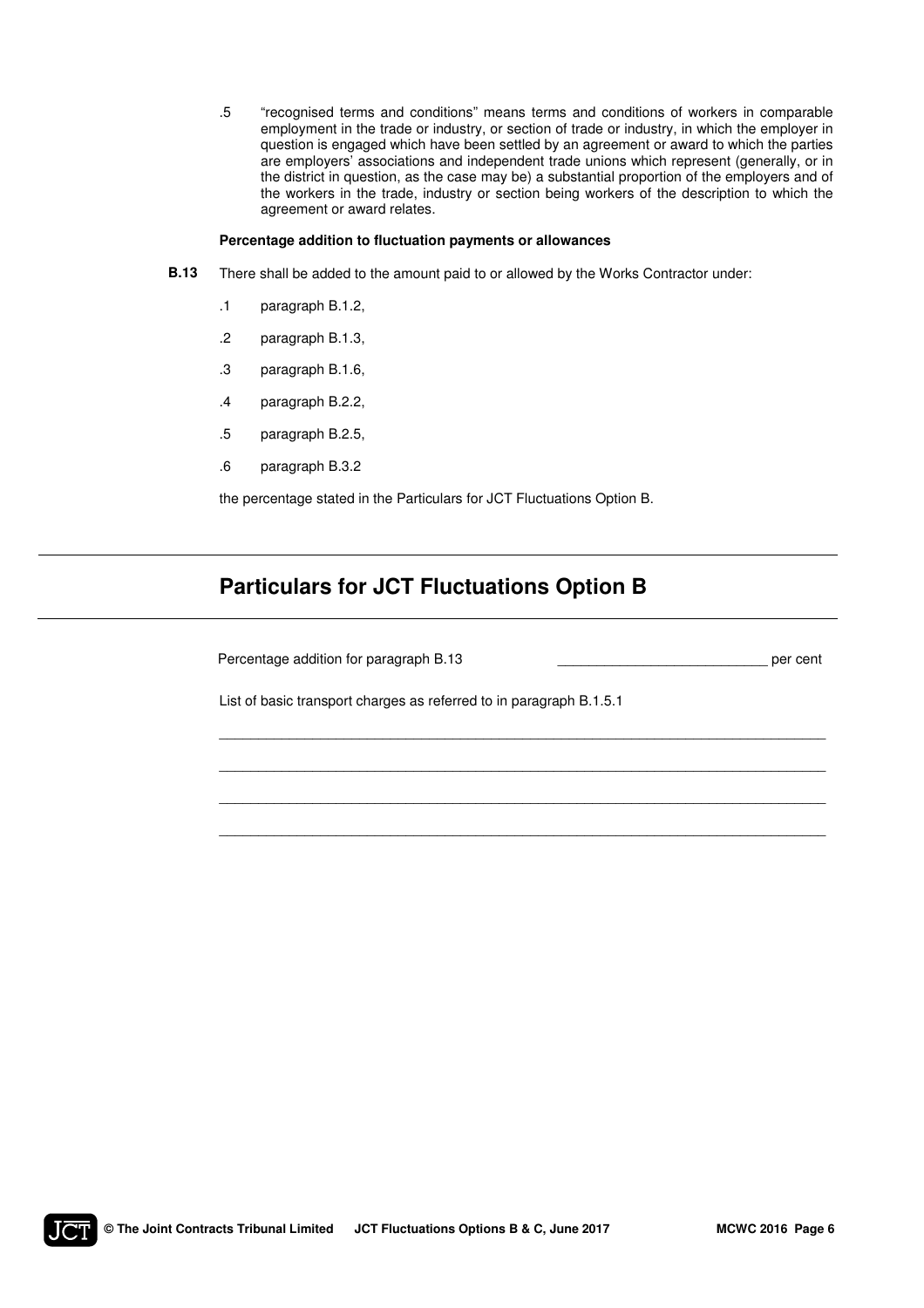# **JCT Fluctuations Option C**

# (Formula adjustment)

# **Adjustment of Works Contract Sum or Works Contract Tender Sum – Formula Rules**

- **C.1** .1 .1 The Works Contract Sum or Works Contract Tender Sum shall be adjusted in accordance with the provisions of JCT Fluctuations Option C and the Formula Rules current at the Works Contract Base Date issued for use with JCT Fluctuations Option C by the JCT ('the Formula Rules') and as follows:
	- .1 where the Works Contract is for the supply and fixing of materials or goods or the execution of work to which one or more of the Work Categories referred to in section 2, Part I of the Formula Rules applies, adjustment shall be under the formulae (but subject to rule 7) in that Part of the Rules;
	- .2 where the Works Contract is for the supply and fixing of materials or goods or the execution of work to which one of the formulae set out in section 2, Part III of the Formula Rules applies, adjustment shall be under the relevant formulae in that Part of the Rules.
	- .2 Any adjustment under JCT Fluctuations Option C shall be to sums exclusive of VAT and nothing in JCT Fluctuations Option C shall affect in any way the operation of clause 4.4.
	- .2 The Definitions in rule 3 of the Formula Rules shall apply to JCT Fluctuations Option C.
	- .3 The adjustment referred to in JCT Fluctuations Option C shall be effected (after taking into account any Non-Adjustable Element stated in the Particulars for JCT Fluctuations Option C annexed to the Schedule of Information) in all payments made under the provisions of the Conditions.
	- .4 If any correction of amounts of adjustment under JCT Fluctuations Option C included in previous payments is required following any operation of rule 5 of the Formula Rules, such correction shall be given effect in the next payment to be made.

### **Interim valuations**

**C.2** Interim valuations shall be made before the issue of each interim payment and any adjustment under JCT Fluctuations Option C shall be effected in all such payments. The Works Contractor shall be entitled to make to the Management Contractor any representations on the value of the work to which formula adjustment is to be made.

# **Fluctuations – articles manufactured outside the United Kingdom**

**C.3** For any article to which rule 4(ii) of the Formula Rules applies the Works Contractor shall set out in the Particulars for JCT Fluctuations Option C the market price of the article in sterling (that is the price delivered to the site) current at the Works Contract Base Date. If after that date the market price of the article inserted in that list increases or decreases then the net amount of the difference between the cost of purchasing at the market price inserted in such list and the market price payable by the Works Contractor and current when the article is bought shall, as the case may be, be paid to or allowed by the Works Contractor. The reference to market price in this paragraph C.3 shall be construed as including any duty or tax (other than any VAT which is treated, or is capable of being treated, as input tax by the Works Contractor) by whomsoever payable under or by virtue of any Act of Parliament on the import, purchase, sale, appropriation or use of the article specified as aforesaid.

### **Power to agree – Management Contractor and Works Contractor**

**C.4** The Management Contractor and the Works Contractor may agree any alteration to the methods and procedures for ascertaining the amount of formula adjustment to be made under JCT Fluctuations Option C, and the amounts ascertained after the operation of such agreement shall be deemed for all the purposes of this Works Contract to be the amount of formula adjustment payable to or allowable by the Works Contractor in respect of the provisions of JCT Fluctuations Option C. Provided always:

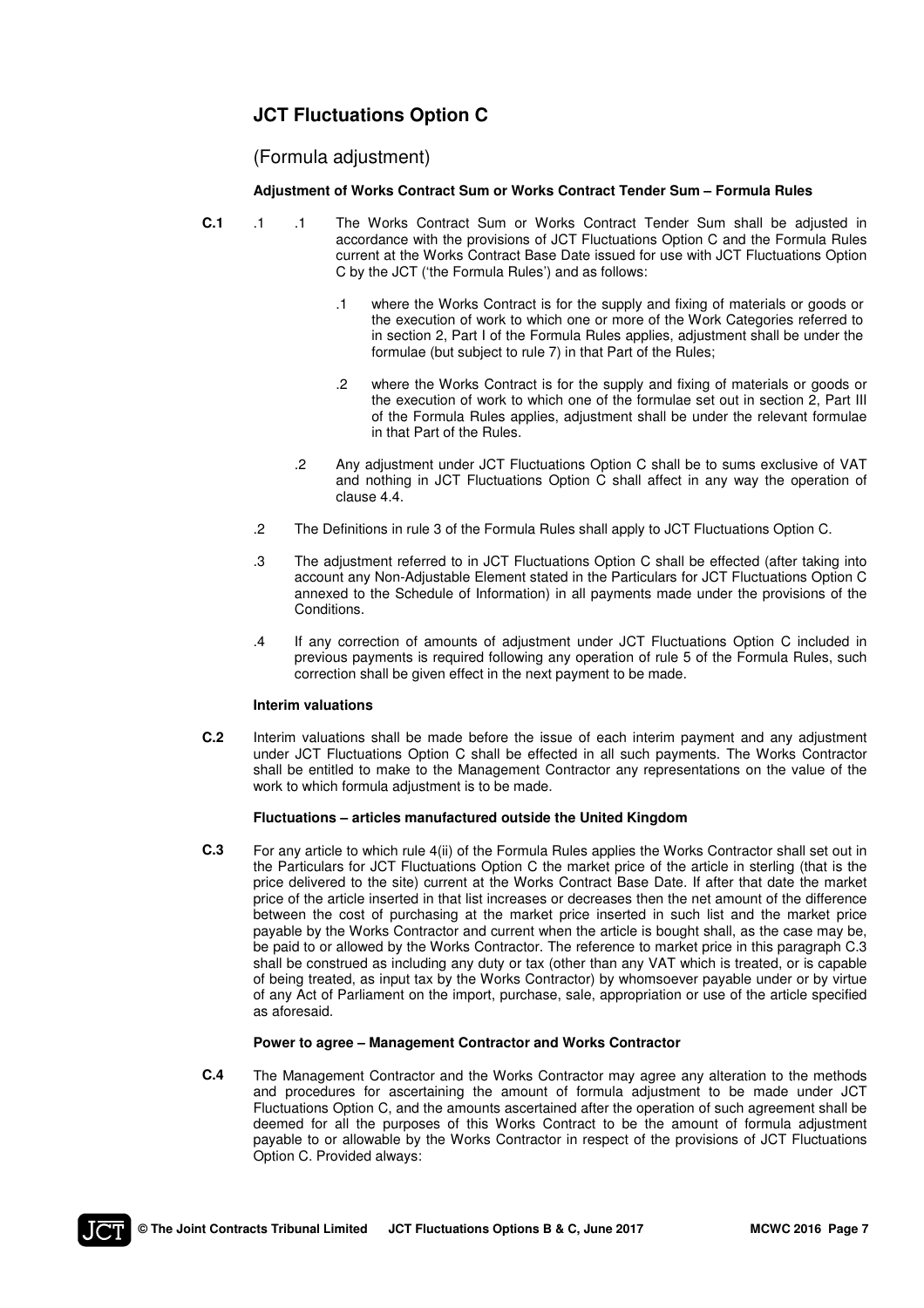- .1 that no alteration to the methods and procedures shall be agreed unless it is reasonably expected that the amount of formula adjustment so ascertained will be the same or approximately the same as that ascertained in accordance with Part I or Part III of section 2 of the Formula Rules whichever is applicable; and
- .2 that any agreement under this paragraph C.4 shall not have any effect on the determination of any adjustment payable by the Works Contractor to any sub-subcontractor.

#### **Position where Monthly Bulletins are delayed, etc.**

- **C.5** .1 If at any time prior to the issue of the Final Payment Notice formula adjustment is not possible because of delay in, or cessation of, the publication of the Monthly Bulletins, adjustment of the Works Contract Sum or Works Contract Tender Sum shall be made in each interim payment during such period of delay on a fair and reasonable basis.
	- .2 If publication of the Monthly Bulletins is recommenced at any time prior to the issue of the Final Payment Notice, the provisions of JCT Fluctuations Option C and the Formula Rules shall apply for each Valuation Period as if no delay or cessation had occurred and the adjustment under JCT Fluctuations Option C and the Formula Rules shall be substituted for any adjustment under paragraph C.5.1.
	- .3 During any such period of delay or cessation the Management Contractor and the Works Contractor shall operate such parts of JCT Fluctuations Option C and the Formula Rules as will enable the amount of formula adjustment due to be readily calculated upon recommencement of publication of the Monthly Bulletins.

### **Formula adjustment – failure to complete**

- **C.6** .1 .1 If the Works Contractor fails to complete the Works within the period or periods for completion or any revised period or periods as provided for in clauses 2.16 to 2.19, formula adjustment of the Works Contract Sum or Works Contract Tender Sum under JCT Fluctuations Option C shall be effected in all payments issued after the expiry of such period or periods (or any revision) by reference to the Index Numbers applicable to the Valuation Period in which the aforesaid date of expiry (or any revision) falls.
	- .2 If for any reason the adjustment included in the amount of any interim payment which is or has been issued after the date of failure by the Works Contractor to complete as notified by the Management Contractor under clause 2.21 is not in accordance with paragraph C.6.1.1, such adjustment shall be corrected to comply with that paragraph.
	- .2 Paragraph C.6.1 shall not be applied unless:
		- .1 the printed text of clauses 2.16 to 2.19 is unamended and forms part of the Conditions; and
		- .2 the Management Contractor has, in respect of every notification by the Works Contractor under clause 2.17, given his decision to such revision, if any, of the period or periods for completion of the Works as he considers to be in accordance with clause 2.18.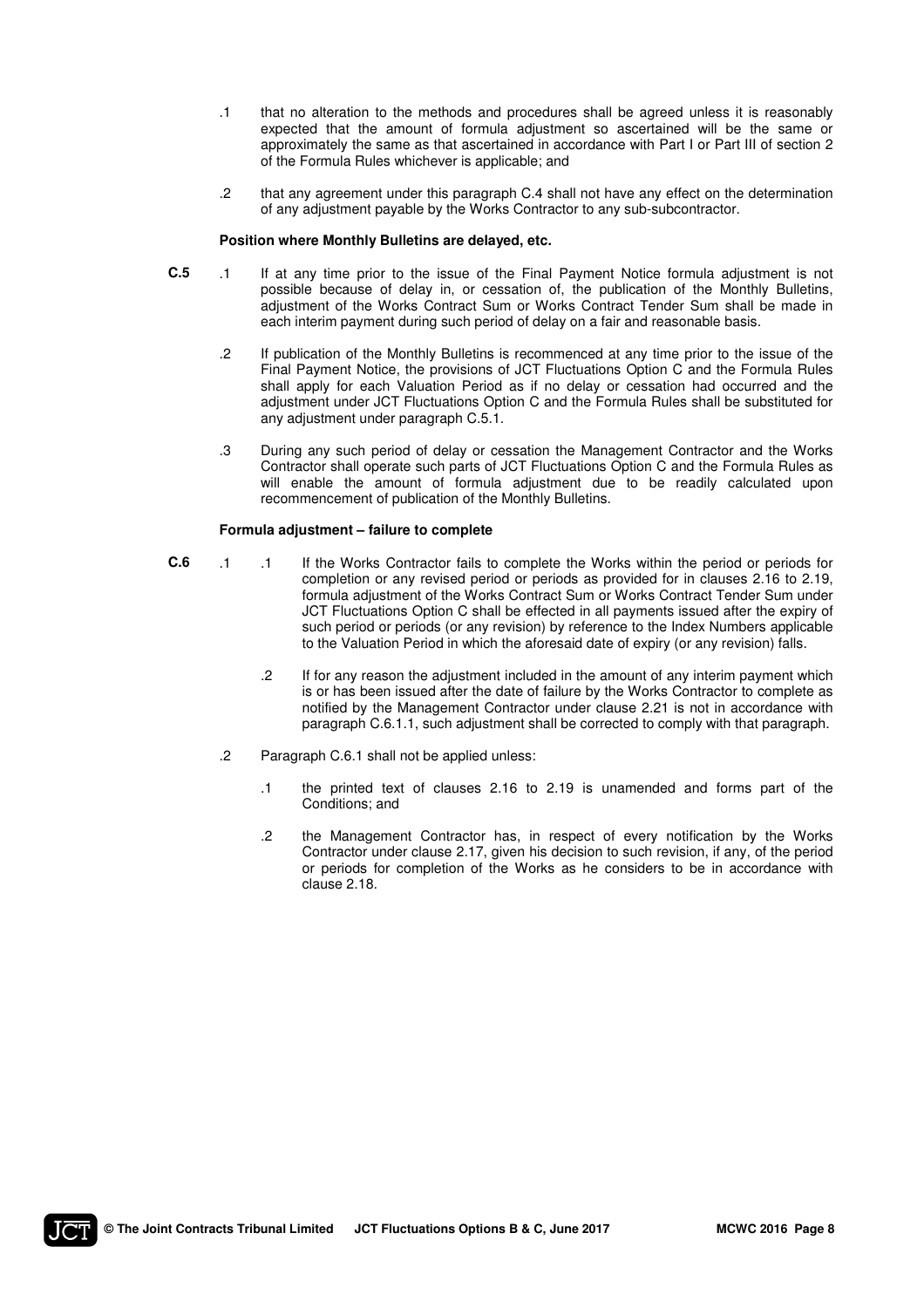# **Particulars for JCT Fluctuations Option C**

|                      | Note: An asterisk * indicates text that is to be deleted as appropriate.                                                                                                                        |  |  |  |  |
|----------------------|-------------------------------------------------------------------------------------------------------------------------------------------------------------------------------------------------|--|--|--|--|
| C.1                  | JCT Formula Rules are those current at the Works Contract Base Date                                                                                                                             |  |  |  |  |
| C.1.4                | Non-Adjustable Element: _____________% (not to exceed 10%)                                                                                                                                      |  |  |  |  |
| C.3                  | Fluctuations - articles manufactured outside the United Kingdom                                                                                                                                 |  |  |  |  |
|                      | List of market prices of such articles which the Works Contractor is required by the<br>Works Contract Documents to purchase and import (see JCT Formula Rules, rule<br>$4(ii)$ :               |  |  |  |  |
|                      |                                                                                                                                                                                                 |  |  |  |  |
| <b>Formula Rules</b> |                                                                                                                                                                                                 |  |  |  |  |
| rule 3               | Definition of Balance of Adjustable Work - the work which is subject to formula<br>adjustment but which is neither allocated to a Work Category, nor is Specialist<br><b>Engineering Works:</b> |  |  |  |  |
|                      |                                                                                                                                                                                                 |  |  |  |  |
| rule 3               |                                                                                                                                                                                                 |  |  |  |  |
| rule 8               | Method of dealing with 'Fix-Only' work:                                                                                                                                                         |  |  |  |  |
|                      | * rule $8(i)$ /<br>* rule $8(ii)/$<br>$*$ rule 8(iii)                                                                                                                                           |  |  |  |  |